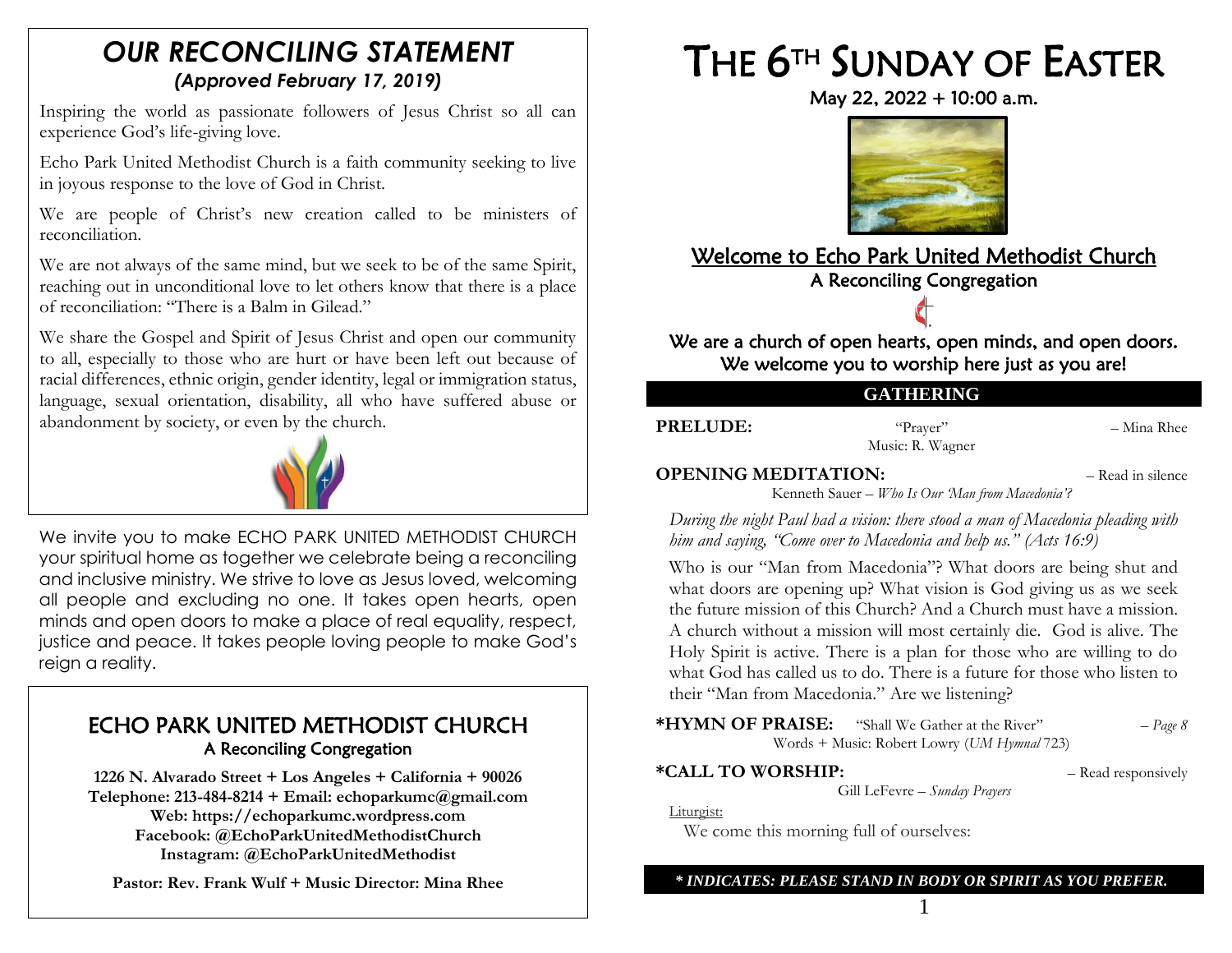#### **Community:**

**Our concerns, our plans, our opinions, our schedules.**

Liturgist:

In this moment, help us empty our minds of the relentless 'I' and make space for you.

#### **Community:**

**Enable us to put down our priorities; to set aside our assumptions and schemes.** 3

#### Liturgist:

Open our hearts to recognize your love in action in our lives.

**Community:**

**Reassure us of your divine vision, and let us rest in your unending care.**

Gill LeFevre – *Sunday Prayers*

#### **\*OPENING PRAYER:** – Prayed in unison

#### **The Community:**

**Sustaining and encouraging God, thank you for being always by our side. Encourage us to turn to you every day and to seek your guidance for our lives. Slow us when we try to rush ahead. Prompt us when we delay and hesitate. Steady us when we stumble. Although we cannot always understand this world, remind us that you delight in each one of us, and will strengthen and support us to grow in faith and service. Amen.**

**WELCOME:** – Lay Leader Franie Maddela

#### **PROCLAMATION AND RESPONSE**

**MESSAGE FOR YOUNG PEOPLE:**  $-$  Pastor Frank Wulf

#### **\*HYMN OF PREPARATION:** – *Page 9*

"As a Fire Is Meant for Burning" (*The Faith We Sing* 2237) Words: Ruth Duck; Music: *The Sacred Harp;* Harmony: Ronald A. Nelson

#### **PRAYERS OF THE PEOPLE:**  $-P$ *astor Frank Wulf*

**Call to Prayer Sharing Joys and Concerns Community Prayer The Prayer that Jesus Taught** – *Page 5*

#### **SCRIPTURE READING:** – Emanuel Avalos (read in Spanish)

Paul Is Called to Macedonia [Acts 16:9-15](https://www.biblegateway.com/passage/?search=Acts+16%3A9-15&version=NRSVUE) (NRSV)

Listen for the Word of God in the book of Acts, chapter 16, verses 9 to 15.

### SERVICE NOTES AND PERMISSIONS

**PRELUDE: Prayer –** Music: R. Wagner. Public domain.

**OPENING MEDITATION –** Excerpt from a sermon preached by Rev. Kenneth Sauer at East Ridge United Methodist Church, Chattanooga, Tennessee. Copyright © 1999-2020 by SermonCentral or its content providers and contributors. All rights reserved. Used by permission.

**HYMN OF PRAISE: Shall We Gather at the River –** Words & Music: Robert Lowry. Public domain.

**CALL TO WORSHIP, OPENING PRAYER, & BENEDICTION:**  By Gill LeFevre at *[https://gill-lefevre.medium.com/sunday-prayers-acts-16-6-15](https://gill-lefevre.medium.com/sunday-prayers-acts-16-6-15-a2d6e9c488fc) [a2d6e9c488fc.](https://gill-lefevre.medium.com/sunday-prayers-acts-16-6-15-a2d6e9c488fc)* All rights reserved.

**HYMN OF PREPARATION: As a Fire Is Meant for Burning –** Words: Ruth Duck; Music: *The Sacred Harp* 1844; Harmony: Ronald A. Nelson. Words © 1992 GIA Publications, Inc. Harmony © 1978 *Lutheran Book of Worship.* All rights reserved. Used with permission. Reprinted under One License, License #733845-A. Permission to podcast/stream the music in this service obtained from ONE LICENSE, License #733845-A.

**SCRIPTURE IN ENGLISH** – *New Revised Standard Version Bible,*  copyright © 1989 the Division of Christian Education of the National Council of the Churches of Christ in the United States of America. All rights reserved. Used by permission.

**ESCRITURA EN ESPAÑOL –** *Reina-Valera 1995,* Copyright © 1995 by [United Bible Societies.](http://www.unitedbiblesocieties.org/) All rights reserved.

**ANTHEM: And Can It Be** – Words: Charles Wesley; Music: Thomas Campbell. Public domain.

#### **OFFERTORY:**

**DOXOLOGY: Praise God from Whom All Blessings Flow/Oh, Criaturas del Señor –** Words: Thomas Ken, adapt. by Gilbert H. Vieira; Music: *Geistliche Kirchengesänge*; Adapt. © 1989 United Methodist Publishing House. All rights reserved. Used with permission. Reprinted under One License, License #733845-A. Permission to podcast/stream the music in this service obtained from ONE LICENSE, License #733845-A.

**HYMN OF DEDICATION: Down by the Riverside** – Words & Music: Traditional African American Spiritual. Public domain.

**POSTLUDE: Postlude** – Music: J. Haydn. Public domain.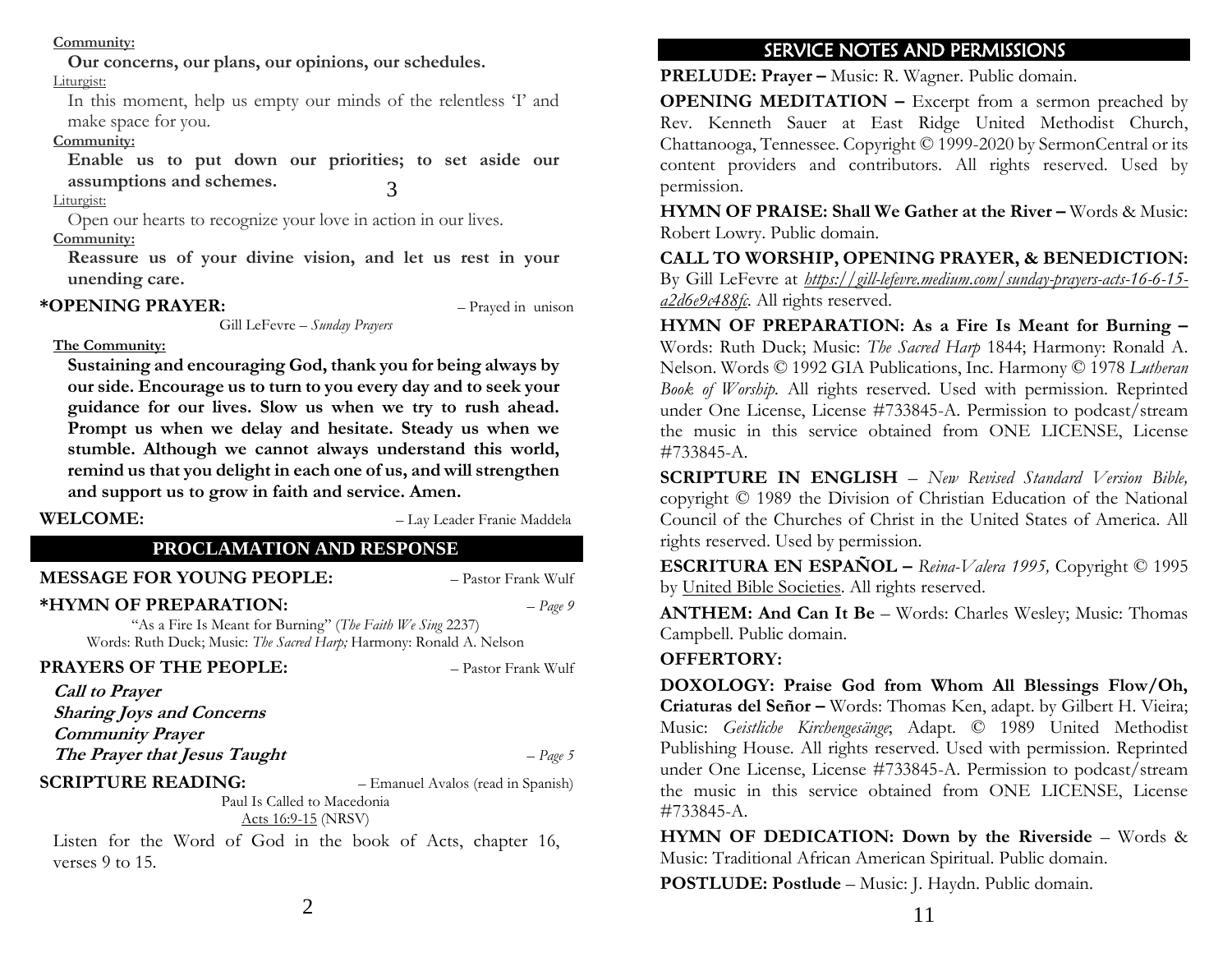

<sup>9</sup>During the night Paul had a vision: there stood a man of Macedonia pleading with him and saying, "Come over to Macedonia and help us." <sup>10</sup>When he had seen the vision, we immediately tried to cross over to Macedonia, being convinced that God had called us to proclaim the good news to them.

<sup>11</sup>We therefore set sail from Troas and took a straight course to Samothrace, the following day to Neapolis, <sup>12</sup>and from there to Philippi, which is a leading city of the district of Macedonia and a Roman colony. We remained in this city for some days. <sup>13</sup>On the Sabbath day we went outside the gate by the river, where we supposed there was a place of prayer, and we sat down and spoke to the women who had gathered there. <sup>14</sup>A certain woman named Lydia, a worshiper of God, was listening to us; she was from the city of Thyatira and a dealer in purple cloth. The Lord opened her heart to listen eagerly to what was said by Paul. <sup>15</sup>When she and her household were baptized, she urged us, saying, "If you have judged me to be faithful to the Lord, come and stay at my home." And she prevailed upon us.

This is the Word of God for the People of God.

#### **THANKS BE TO GOD.**

- **CHORAL ANTHEM:** "And Can It Be " – Chancel Choir Words: Charles Wesley; Music: Thomas Campbell
- **SCRIPTURE READING:** – Eunice Avalos (read in English) The River of the Water of Life [Revelation 22:1](https://www.biblegateway.com/passage/?search=Revelation+22%3A1-5&version=NRSVUE)-5 (NRSV)

Listen for the Word of God in the book of Revelation, chapter 2 2, verses 1 to 5 .

<sup>1</sup>Then the angel showed me the river of the water of life, bright as crystal, flowing from the throne of God and of the Lamb<sup>2</sup>through the middle of the street of the city. On either side of the river is the tree of life with its twelve kinds of fruit, producing its fruit each month, and the leaves of the tree are for the healing of the nations. <sup>3</sup>Nothing accursed will be found there any more. But the throne of God and of the Lamb will be in it, and his servants will worship him; 4 they will see his face, and his name will be on their foreheads. <sup>5</sup>And there will be no more night; they need no light of lamp or sun, for the Lord God will be their light, and they will reign forever and ever.

This is the Word of God for the People of God. **THANKS BE TO GOD.**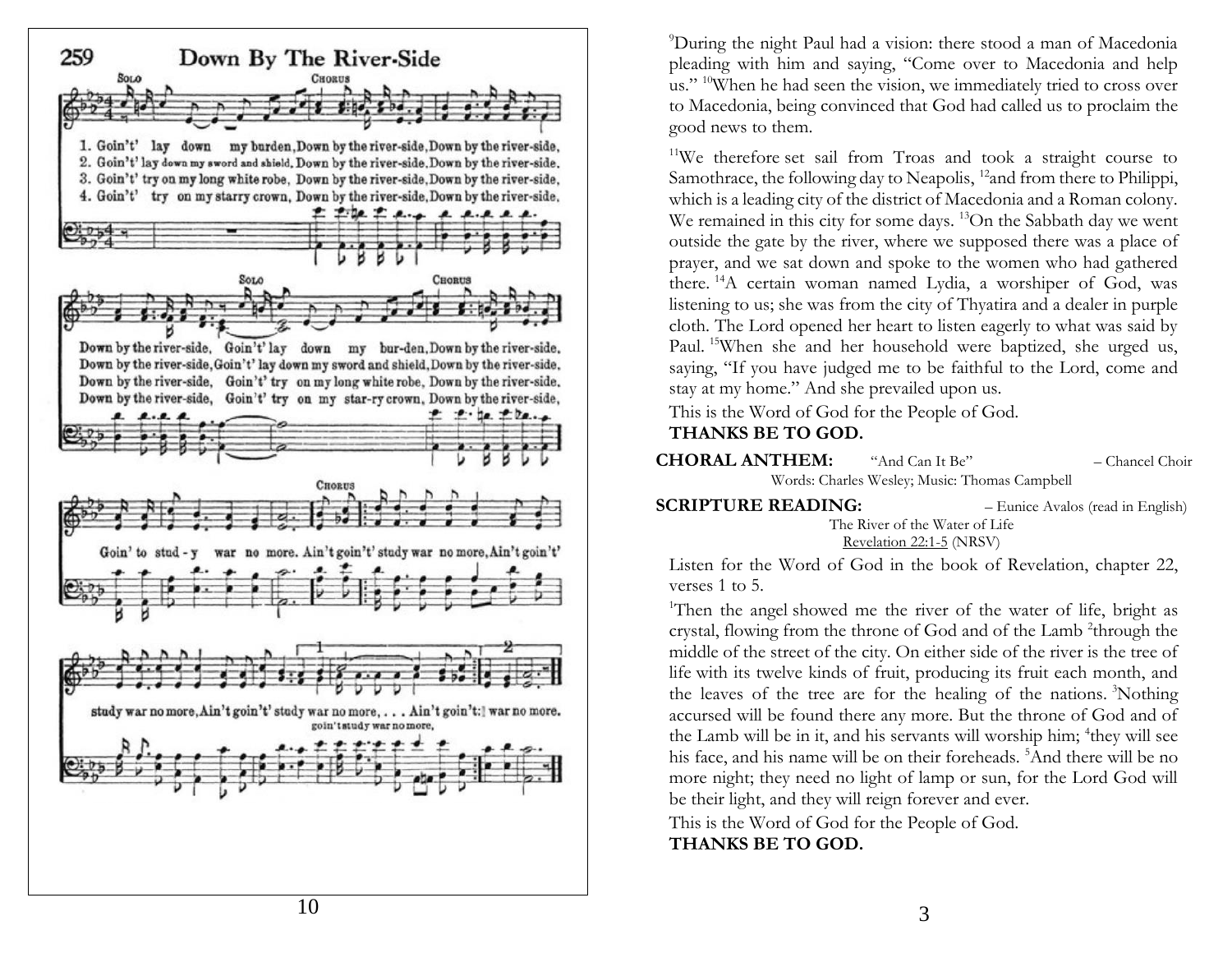#### **PRAYER FOR ILLUMINATION:**  $-$  Prayed in unison

#### **The Community:**

**May the words of our mouths and the meditations of all of our hearts be acceptable in your sight, O God, our rock and our redeemer. Amen.**

Based on Psalm 91:5 (NRSV)

**SERMON** Meandering Paths – Pastor Frank Wulf

#### **PRESENTATION OF TITHES AND OFFERINGS:**

*Invitation to the Offering*  $-$  Pastor Frank Wulf

*Offertory* Walter Elmer, soloist + Mina Rhee, organist

*\*Doxology United Methodist Hymnal* 94

"Praise God from Whom All Blessings Flow"

Words: Thomas Ken + Music: *Geistliche Kirchengesänge*

#### *\*Stewardship Prayer – The Congregation*

#### **The Community:**

**May your Word shape our lives, form our thoughts, and guide our steps, O God, so that we may live in this world as your faithful followers and love this world as those who have been transformed by your love. Amen.**

#### **THANKSGIVING**

#### **ANNOUNCEMENTS:** *Pages 5-6*

#### **\*HYMN OF DEDICATION:** *Page 10*

"Down by the Riverside"

Words & Music: Traditional African American Spiritual

#### **SENDING FORTH**

Karin Ellis – *Abingdon Worship Annual 2022*

#### **\*BENEDICTION** – Read responsively

#### Pastor:

As you go out from here, may God's love guide and protect and strengthen you.

**The Community:**

**In all things, may God show us the way. Alleluia and amen.**

#### **\*POSTLUDE** "Postlude" – Mina Rhee





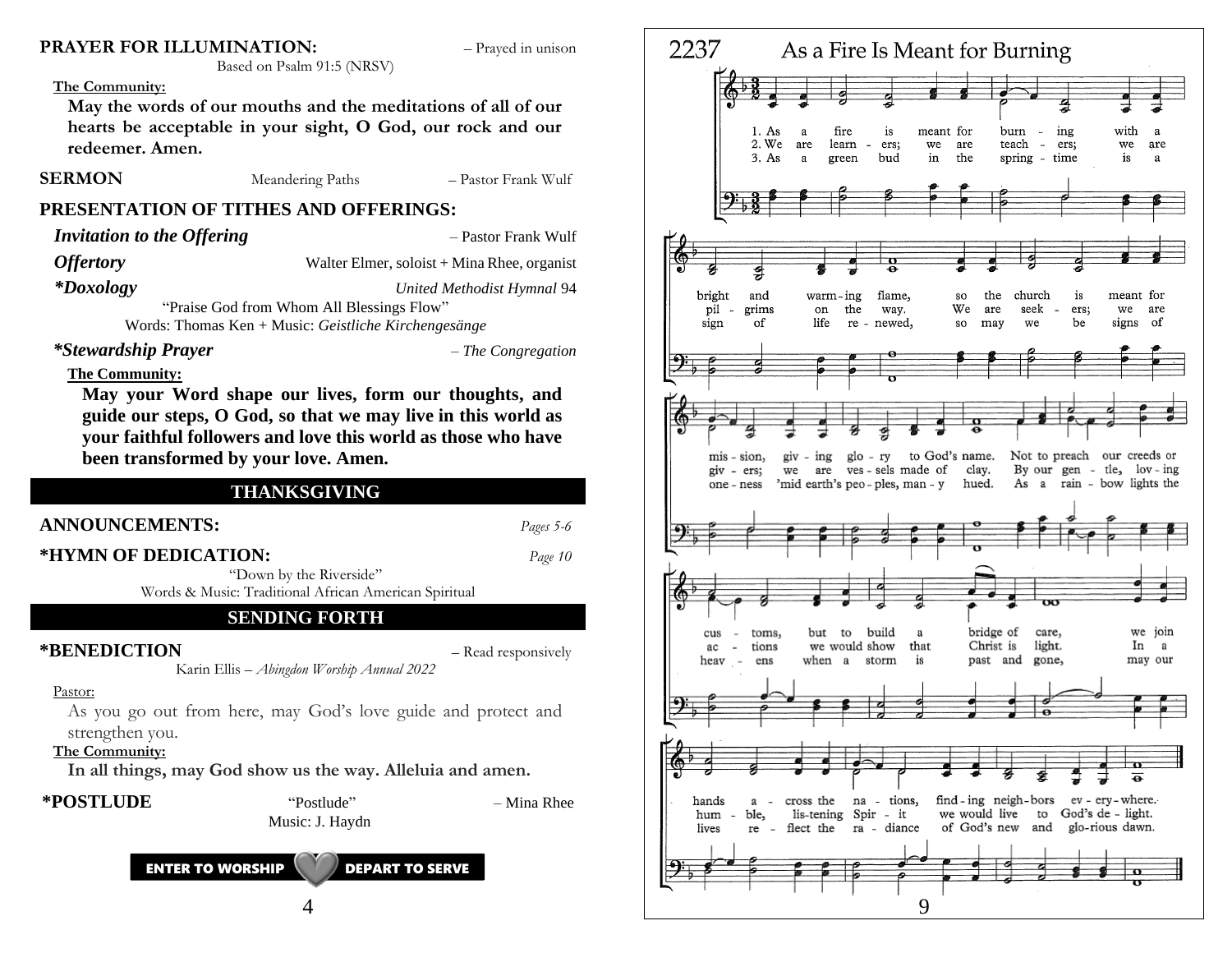

# **THE WEEK OF MAY 22 -28**

During the night Paul had a vision: there stood a man of Macedonia pleading with him and saying, "Come over to Macedonia and help us." (Acts 16:9)

### THE PRAYER THAT JESUS TAUGHT US

**(Each is invited to pray in their own heart language)**



**English:** Our Father, who art in heaven, hallowed be thy name. Thy kingdom come. Thy will be done on earth as it is in heaven. Give us this day our daily bread. And forgive us our trespasses, as we forgive those who trespass against us. And lead us not into temptation, but deliver us from evil. For thine is the kingdom, and the power, and the glory forever. Amen.

**Español:** Padre nuestro que estás en los cielos, santificado sea tu nombre. Venga tu reino. Hágase tu voluntad, como en el cielo, así también en la tierra. El pan nuestro de cada día, dánoslo hoy. Y perdónanos nuestras deudas, como también nosotros perdonamos a nuestros deudores. Y no nos dejes caer en tentación, mas líbranos del mal; porque tuyo es el reino, el poder y la gloria, por todos los siglos. Amén.

**EXERCT FOR COMFORT AND INSPIRATION**<br>
THE WERK OF MAY 22-28<br>
During the night Paul had a vision: there stood a man of Ma<br>
pleading with him and saying, "Come over to Macedonia and h<br>
(Acts 16:9)<br>
THE PRAYER THAT JESUS TAU **Tagalog:** Ama namin, sumasalangit Ka, sambahin ang ngalan Mo. Mapasaamin ang kaharian Mo. Sundin ang loob Mo dito sa lupa, para nang sa langit. Bigyan Mo kami ngayon ng aming kakanin sa araw -araw. At patawarin Mo ang aming mga sala, para ng pagpapatawad naming sa mga nagkakasala sa amin. At huwag Mokaming ipahintulot sa tukso, at iadya Mo kami sa lahat ng masama. Sapagkat Iyo ang kaharian, at kapangyarihan, at ang kadakilaan, magpakailanman. Amen.

### ANNOUNCEMENTS FOR THE WEEK OF MAY 22 - 2 8

1. Thank you to all who helped out with today's service of worship:

Greeter: Franie Maddela (Lay Leader) + Liturgist: Emily Schoales; **Readers:** Emanuel Avalos, Eunice Avalos + **Message for Young People:** Pastor Frank Wulf + **Musicians:** Mina Rhee (Music Director), Ember Knight (Technical Support), Walter Elmer (Offertory), Chancel Choir (Anthem) + Technical Support: John Chavis, Josefina Amado, Walter Elmer